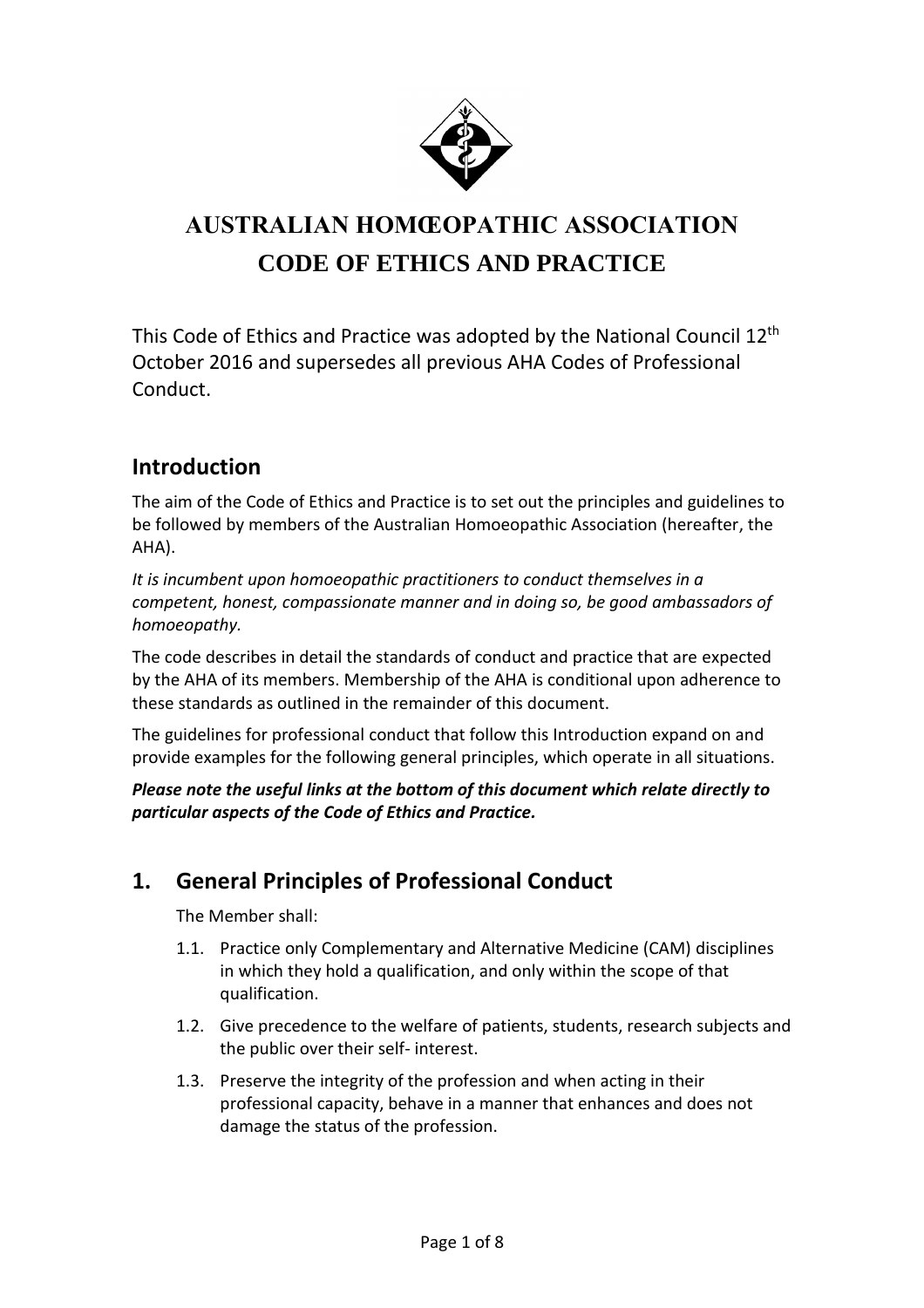- 1.4. Pursue professional development opportunities in homœopathy and share their knowledge with other members of the profession, their patients and the public, at the appropriate level.
- 1.5. Report their work with objectivity and scientific honesty.
- 1.6. Refrain from offering or undertaking work or advice beyond their professional competence.
- 1.7. Secure and maintain professional indemnity and public liability insurance.
- 1.8. Notify their State Branch and the National Office immediately of any circumstance that may lead to an insurance claim.
- 1.9. Not use the title "Doctor" to falsely represent them as a registered medical practitioner.
- 1.10. Be aware of those diseases that are notifiable and take appropriate action in these cases.
- 1.11. Report occurrences of circumstances such as domestic violence and child abuse to the appropriate authorities as required by individual state laws.
- 1.12. Comply with current laws and regulations, particularly in regards to labelling and naming remedies.

#### **2. Relationship with Patients**

- 2.1. Become familiar with and practice in compliance with the Australian National Competency Standards for Homœopathy.
- 2.2. Do no harm to patients.
- 2.3. Have the right to choose which patients they will serve professionally, however, they must always respond to any emergency or render such assistance as possible until the emergency has passed or until another health professional has assumed responsibility for the patient.
- 2.4. Not cease treatment of cases they have accepted in the course of their practice without providing due notice to the patient, or until another health practitioner has assumed full responsibility.
- 2.5. Refrain from attending indefinitely a patient whose state of health is deteriorating without insisting upon a referral to another appropriate health professional.
- 2.6. When requiring a second opinion, with the patient's approval, shall offer all practicable assistance to refer the patient to another appropriate health professional for such an opinion.
- 2.7. Shall select and maintain clean and hygienic premises, which are appropriate and ensure the privacy of the patient.
- 2.8. Refer the patient to another homoeopathic practitioner or other health professional, whichever is appropriate, where there is evidence of a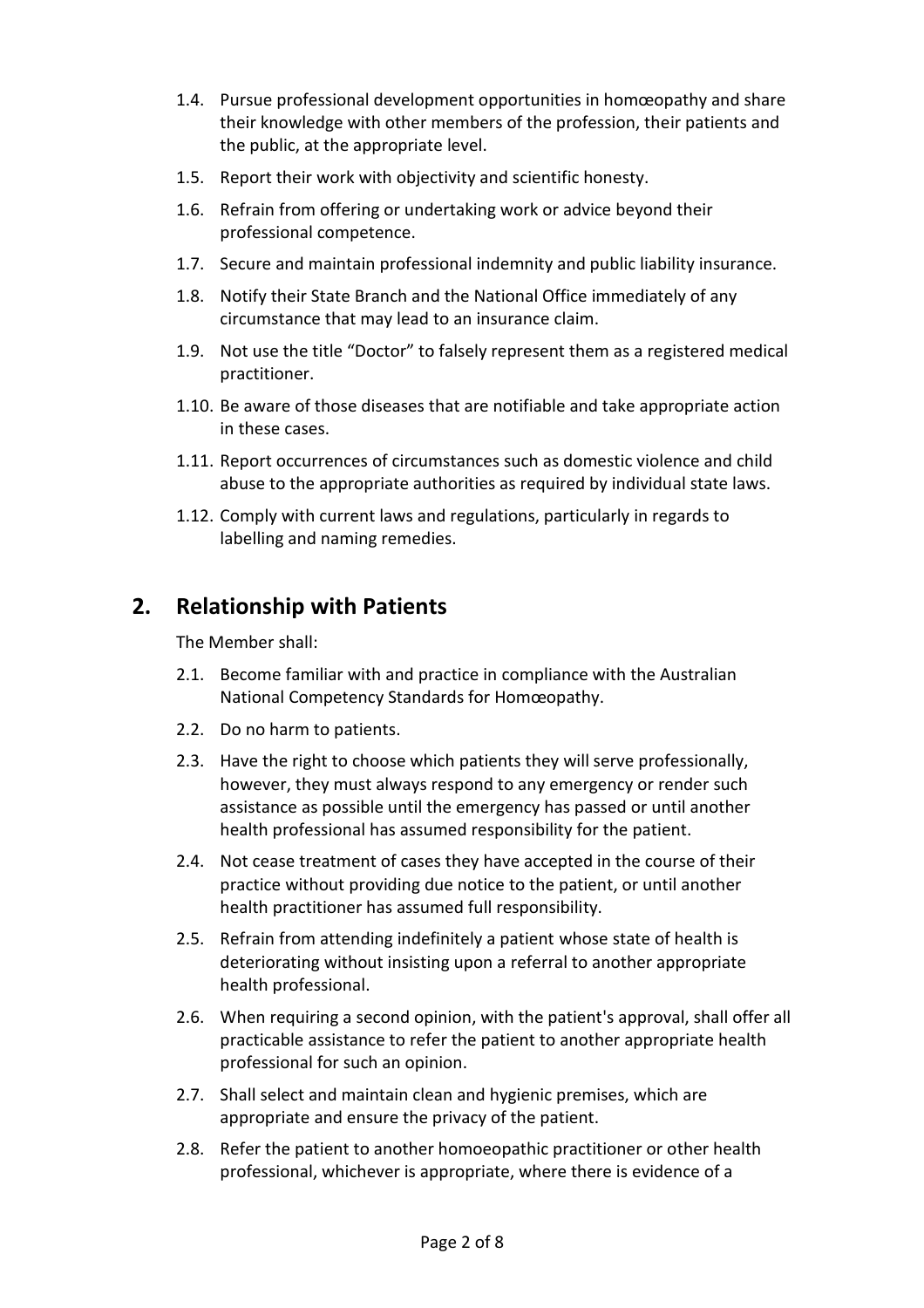problem or condition they are not competent to deal with, making their decision and the reasoning behind it clear to the patient.

- 2.9. Keep up to date and accurate records of their patient's condition and all treatments given for an appropriate period as required by law.
- 2.10. In the case of a patient being a minor or someone deemed not capable of acting on their own behalf (e.g., a person suffering from a mental disability or disorder), after they have done everything possible to respect such independence as may remain with the patient, shall regard their responsibilities as directed to the parent, next of kin or guardian, in accordance with the normal legal formulae.
- 2.11. Exercise a duty of absolute confidence to their patients and shall not disclose any information coming to their attention through their professional relationship with the patient, except when:

Required to do so by rule of law.

In an emergency where the information may assist in the saving of a patient's life, or the prevention or likely prevention of damage or disease to the patient.

In consultation with other health care practitioners, for the purpose of better assessment of treatment, or coordinating the treatment of the patient.

The patient has consented to the nature and extent of the disclosure.

- 2.12. Not engage an unqualified person to act as agent or locum tenens.
- 2.13. Fulfil their duty of care towards their patients, and provide, or refer their patients to, any additional available treatment that would be deemed necessary or beneficial by any competent homœopath.
- 2.14. Never abuse professional boundaries, whether sexual or otherwise. It is absolutely inappropriate for an AHA member to pursue or enter into an intimate relationship with a patient, student or supervisee. Such a relationship undermines the relationship of trust and contravenes professional boundaries.
- 2.15. Before entering a personal or social relationship with a patient be fully aware that the onus is on you to consider the boundaries to be observed. Members must ensure that professional relationships are maintained at all times.
- 2.16. Seek guidance from their educational institution (if a student) or from the AHA National Office when needing support to manage a potentially difficult situation of this nature.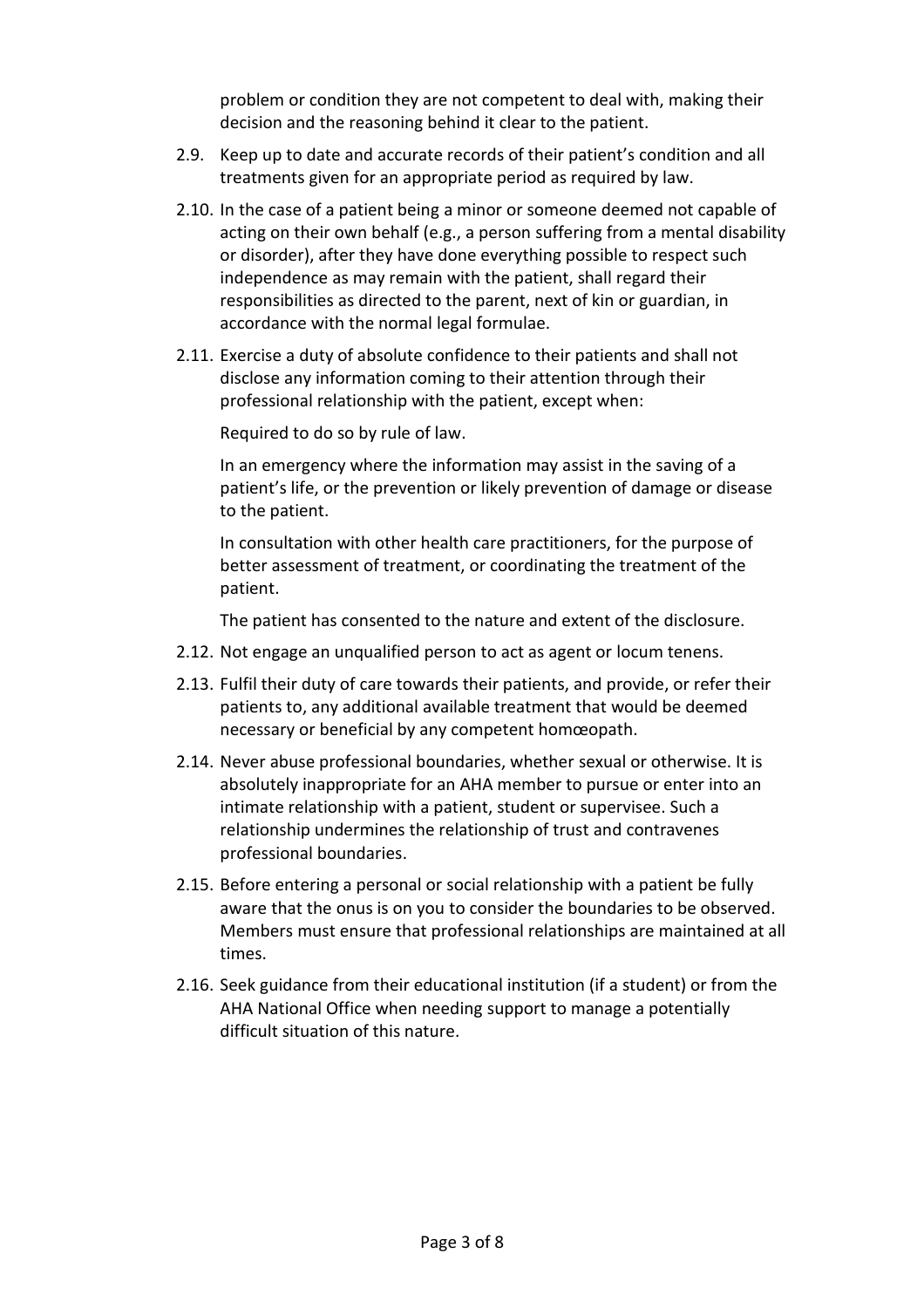# **3. Relationships with other AHA Members**

The Member shall:

- 3.1. Refrain from criticising the skill and judgement of any practitioner, nor make any remark or statement that may undermine a patient's confidence in that practitioner.
- 3.2. When providing a second opinion as consultants not attempt to secure for themselves the care of the patient in consultation.
- 3.3. First approach a colleague in a helpful way if they form an opinion that a colleague is behaving unethically. If this proves to be ineffective, members may:

Warn the colleague of their intention to report the matter to the Association.

Proceed with this action, should it become necessary, through the State Branch in accordance with provisions laid down in Section 11.

# **4. Duties of Committee Members and Office Holders**

The Committee Member and Office Holder shall:

- 4.1. Not publicly impugn the AHA and must uphold the AHA's Aims & Objectives and Constitution at all times.
- 4.2. As a member of a State Committee, National Council or office holder uphold the General Principles of Professional Conduct as set out at the beginning of this Code of Ethics and Practice.
- 4.3. Make a full disclosure, in writing, of all facts and information that could be construed to contravene this Code of Ethics and Practice when being considered as a candidate for election to State Committees, National Council or office holder positions.

### **5. Relationships with Other Professionals**

- 5.1. Co-operate with other professionals where necessary for the benefit of the patient.
- 5.2. Not convey confidential communications from members of related professions to a client without permission from the authors of such communications.
- 5.3. Refrain from giving or receiving any fee or commission for arranging a consultation with another professional.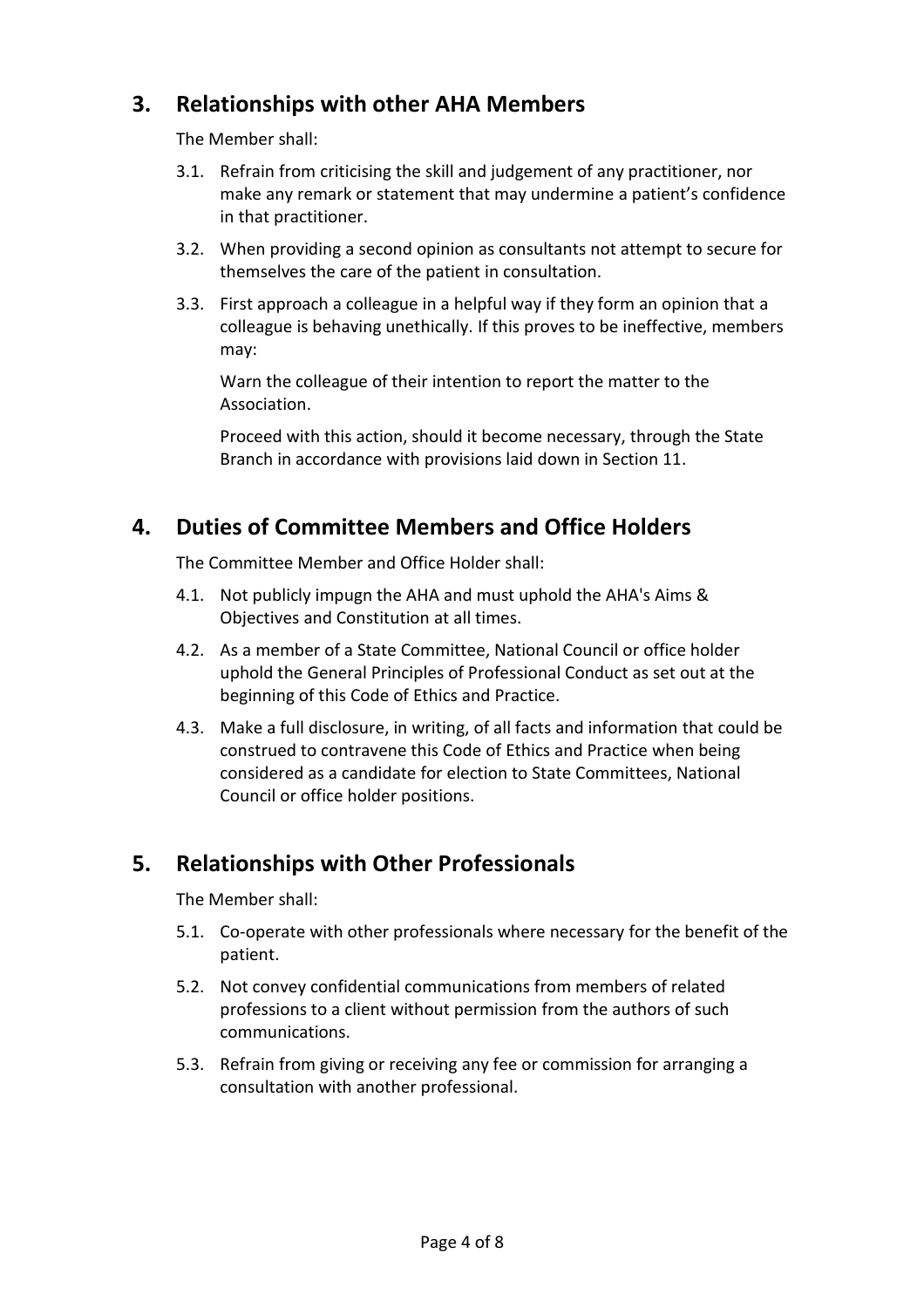# **6. Principles relating to Employment in Organisations**

The Member shall:

- 6.1. When in a position of full reciprocity of data with other professional coworkers, respect this trust in regard to their communications with clients and interested parties.
- 6.2. Obtain copies of the qualifications, resume, professional association membership and insurance details of any other practitioner to be employed by them in their practice.
- 6.3. When in the position of employee at a clinic:
	- 6.3.1. Refrain from making available confidential case data of any patient to administrative clinic staff except for patients' contact details as required for the management of the clinic.
	- 6.3.2. If ceasing employment at a clinic that does not permit the transfer of its patients to the practitioner's private practice, ensure that confidential case data of any patient is only handed over to a succeeding qualified health practitioner.
	- 6.3.3. Never permit clinic managers or other practitioners to use the member's provider number for the purpose of providing health fund rebates to patients not treated by the member.
	- 6.3.4. Desist from allowing clinic managers or other practitioners who are not members of the AHA to use AHA Professional stationery other than on behalf of the AHA Professional member(s) working at the clinic.

# **7. Principles relating to Research**

- 7.1. Conduct research in such a way that bias is not deliberately introduced into the planning, carrying out, or reporting of a research study.
- 7.2. Advise the subjects of possible effects, when engaged in research where there is a possibility of harmful effects to those subjects.
- 7.3. Obtain the subject's consent to proceed with the investigation, where effects are uncertain, after informing them that risk may be involved.
- 7.4. Not use a position of authority to exert undue pressure on potential subjects for the purpose of securing their participation in a particular research project.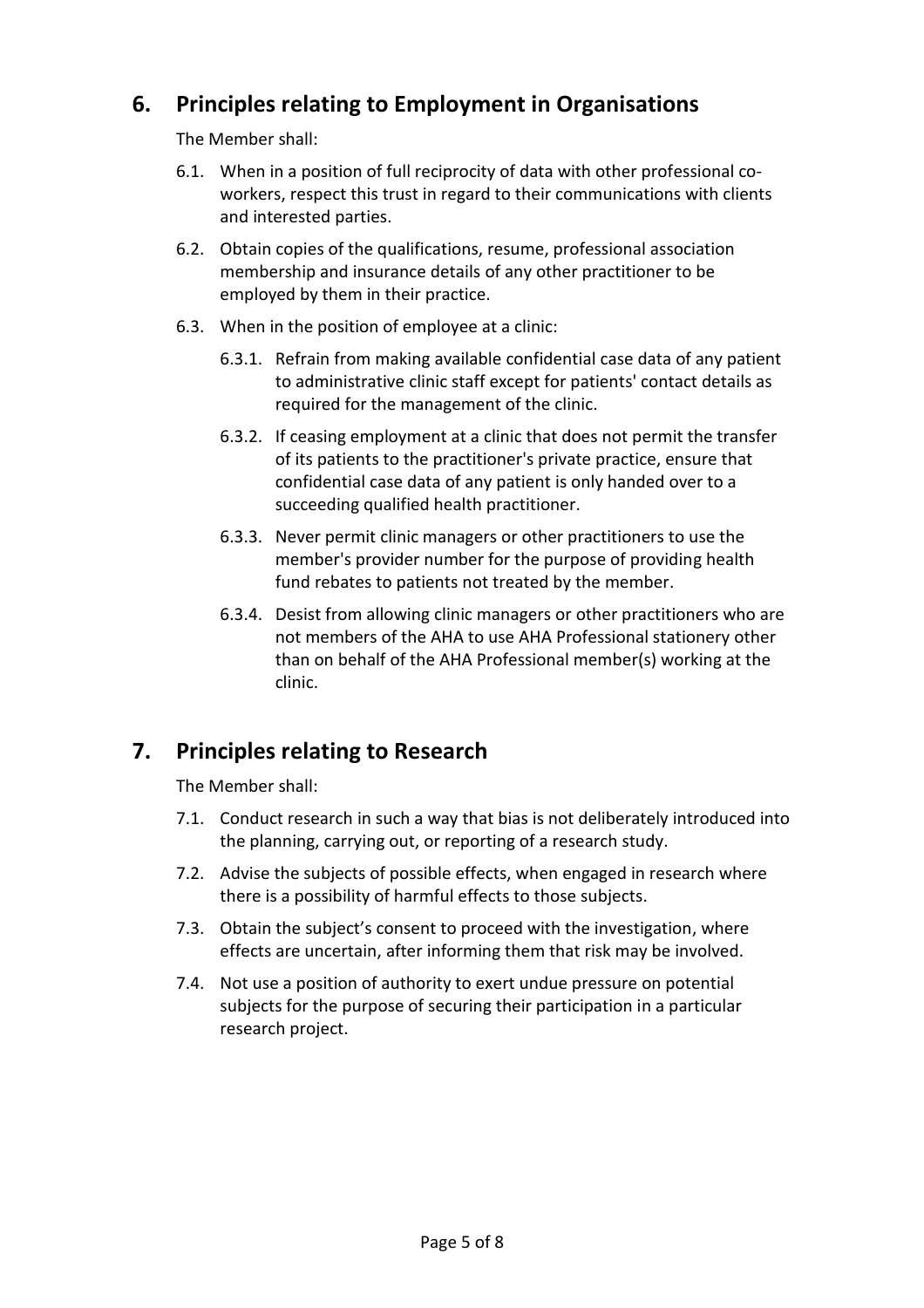# **8. Principles relating to Writing and Publishing**

The Member shall:

- 8.1. Not publish as their own work that which is not essentially theirs, or to which they have not made a significant contribution.
- 8.2. Not try to prevent the publication of a critical review of their work.
- 8.3. Refrain from endorsing favourably, for personal or financial gain, a work they know to be an inadequate.
- 8.4. Avoid publishing confidential material about a patient or subject that might lead to their identification without their written permission.

#### **9. Public Relations**

The Member shall:

- 9.1. Do all in their power to uphold the dignity of their profession at all times and defend the honour and reputation of their fellow practitioners.
- 9.2. Respect the confidentiality of information which is of concern only to the AHA membership by not revealing this information to those outside the AHA.
- 9.3. Avoid speaking or commenting on any matter, on behalf of the AHA, unless specifically authorised to do so.

#### **10. Advertising**

#### **10.1.General Advertising**

The Member shall:

- 10.1.1. Abide by all federal and state legislation advertising codes.
- 10.1.2. Ensure that the marketing and advertising of therapeutic goods and services is conducted in a manner that is responsible and does not mislead or deceive the consumer.
- 10.1.3. Refrain from making claims of cure or exclusive methods.
- 10.1.4. State clearly their qualifications.
- 10.1.5. Avoid suggesting a medical or other qualification to which they are not entitled.
- 10.1.6. Adhere to the AHA's Policies with regards to the use of the Association's logo:

Current Professional members are entitled to use the AHA logo on cards and stationery, provided the letters M.A.H.A. appear. Other modalities can be listed provided the qualifications are bone fide.

The AHA logo is not to be used in print media (e.g. newspapers, privately printed or designed brochures, websites) unless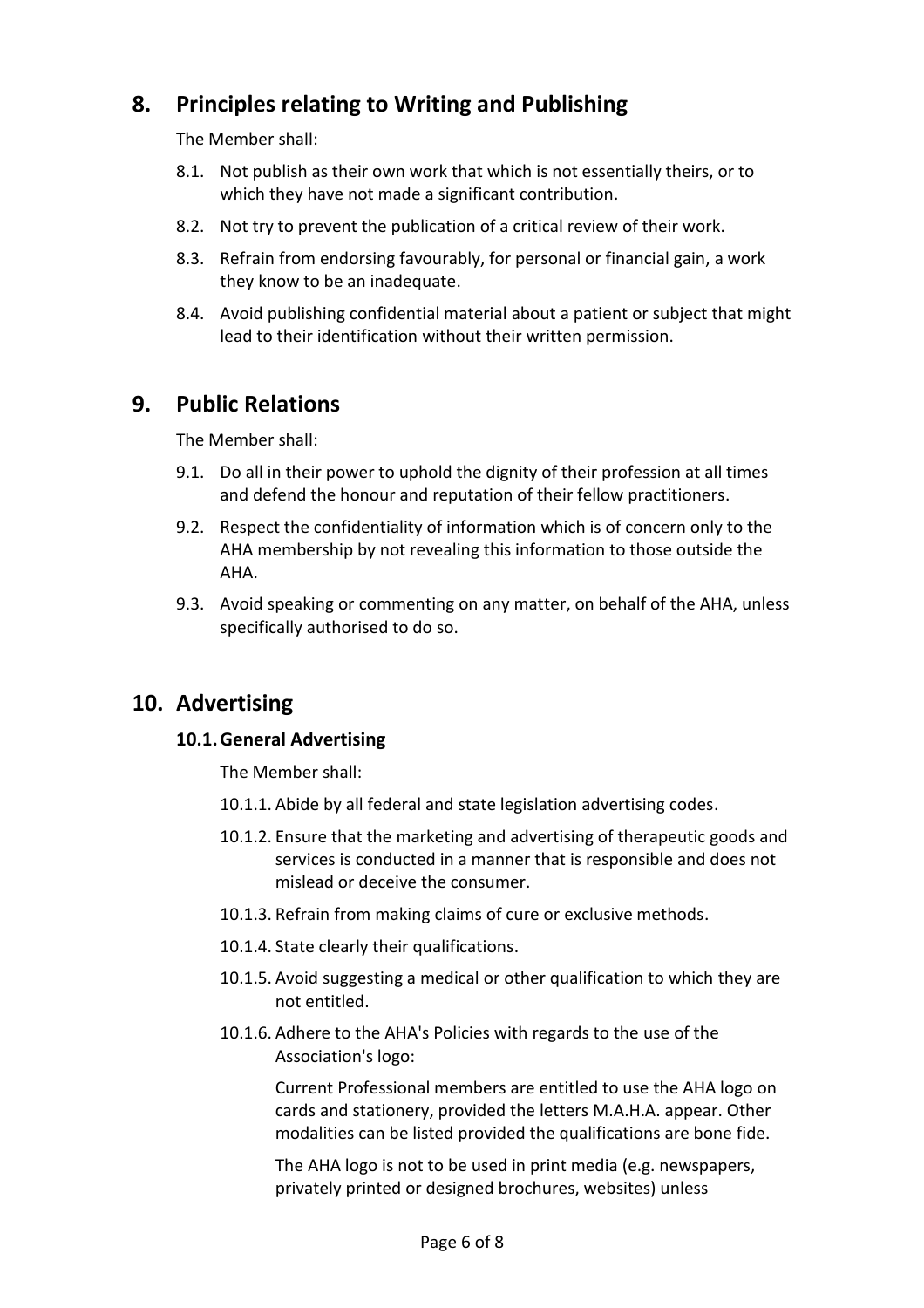authorised by National Council or a Branch Committee. Where a Branch Committee is in doubt, the matter should be referred to National Council. The use of the AHA logo infers that the content of the message has been approved and endorsed by the AHA.

- 10.1.7. Clearly state fees and services provided ensuring the information is accurate with a disclosure of conditions attached.
- 10.1.8. Write advertising information in a factual and explanatory form, not claiming superior competency or offering guarantees of a particular outcome as an inducement.

#### **10.2.Practitioner Websites**

The Member shall:

- 10.2.1. Provide consumers with accurate and easily accessible information that allows:
	- identification of their business when involved in a transaction
	- prompt, easy and effective communication with their business regarding any electronic transaction
- 10.2.2. Make sure that advertising material is clearly identifiable and distinguished from other content.
- 10.2.3. Be able to back up advertising, marketing or any other claims.
- 10.2.4. Ensure their website complies with accepted Australian and international standards of practice and guidelines in relation to electronic commerce.
- 10.2.5. Ensure their website includes an unsubscribe facility.
- 10.2.6. Exercise special care in advertising or marketing that targets minors.
- 10.2.7. Avoid sending unsolicited electronic communications.
- 10.2.8. Ensure messages contain information that clearly identifies the sender and/or business when sending electronic communications.

### **Useful Links**

Notifiable Diseases

<http://www.health.gov.au/casedefinitions>

Mandatory Reporting requirements

[https://www.1800respect.org.au/workers/fact-sheets/mandatory-reporting](https://www.1800respect.org.au/workers/fact-sheets/mandatory-reporting-requirements/)[requirements/](https://www.1800respect.org.au/workers/fact-sheets/mandatory-reporting-requirements/)

Current Labelling Laws and Legislation

<https://www.legislation.gov.au/Details/F2016L01287>

Australian National Competency Standards